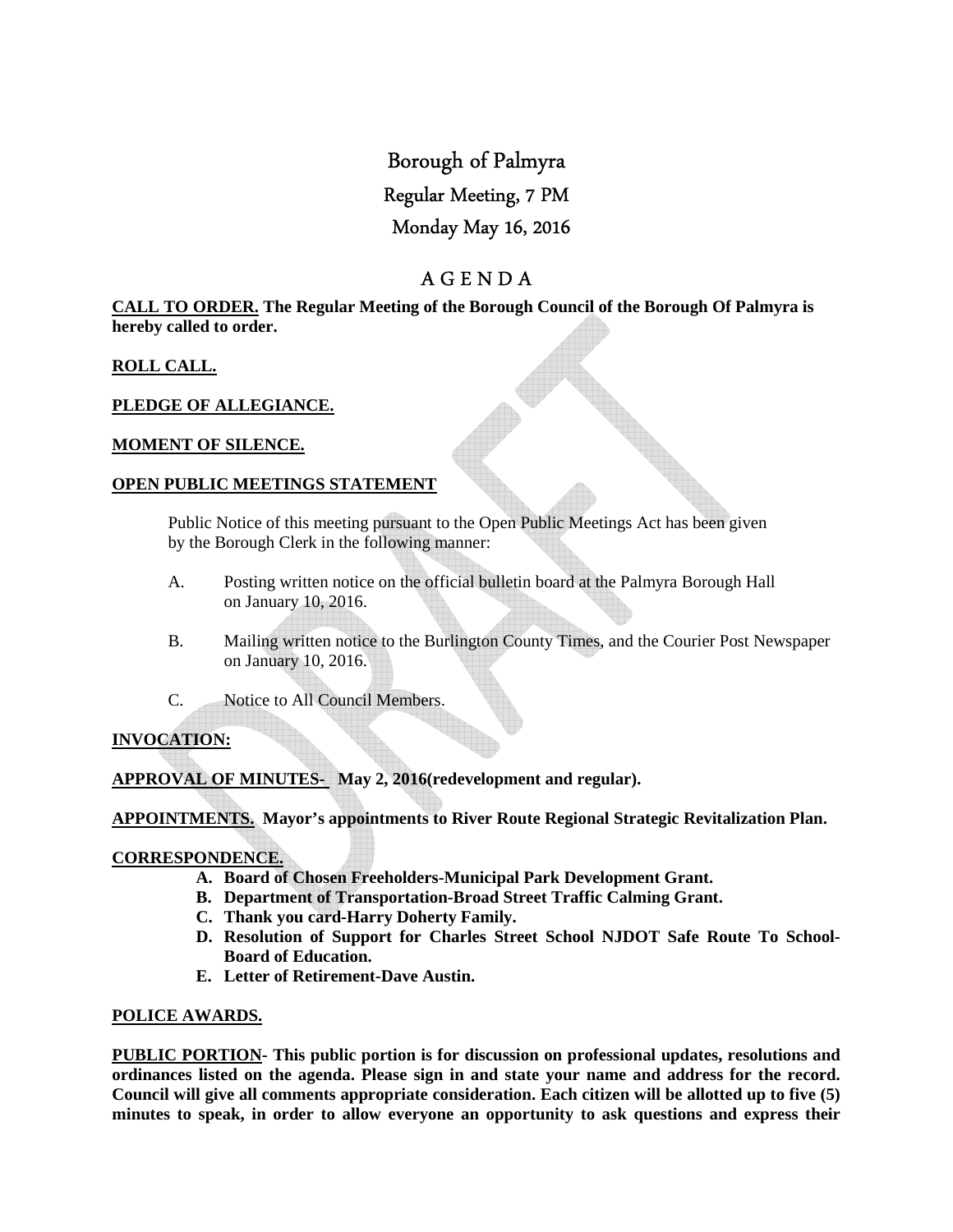**opinions or concerns. Please direct all comments to the Mayor. Each resident may only speak once during each public portion.** 

#### **ORDINANCES ON SECOND READING. (public hearing).**

- **A. Ordinance 2016-5, An Ordinance Of The Borough Of Palmyra Regulating The Use Of The Borough Of Palmyra Logo.**
- **B. Ordinance 2016-6, An Ordinance Of The Borough Of Palmyra Creating The Position Of Police Chaplain For The Borough Of Palmyra Police Department In Accordance With N.J.S.A. 40A:14-141.**

### **ORDINANCES ON FIRST READING. (public hearing June 20, 2016).**

- **A. Ordinance 2016-7, An Ordinance Of The Borough of Palmyra, In The County Of Burlington, NJ Providing For Various Capital Improvements And Related Expenses In And For The Borough, Appropriating \$1,103,700. Therefor Authorizing The Issuance Of \$1,048,515. In General Improvement Bonds Or Notes Of The Borough Of Palmyra.**
- **B. Ordinance 2016-8, An Ordinance Of The Borough Of Palmyra, County Of Burlington, State Of New Jersey Providing for The Acquisition Of Jetter/Vacuum Combination Truck For Use By The Borough's Sewer Utility Appropriating \$380,000 Therefor Authorizing The Issuance Of \$361,000 In Sewer Utility Bonds Or Notes Of The Borough To Finance The Same.**
- **C. Ordinance 2016-9, An Ordinance of the Borough Of Palmyra, County Of Burlington, New Jersey; Amending Various Fees Including Fees Associated With The New Jersey Uniform Construction Code.**

**RESOLUTIONS. Consent Agenda- Resolution 2016-137-Resolution 2016-147 will be enacted as a single motion, if any resolution needs additional discussion it will be removed from the consent agenda and voted on separately.** 

- **A. Resolution 2016-137, Resolution In Support Of An Update To The River Route Corridor's Regional Strategic Revitalization Plan.**
- **B. Resolution 2016-138, Resolution Appointing Marie Nagle As Full Time Effective May 13, 2016 At An Annual Salary Of \$29,538.60.**
- **C. Resolution 2016-139 , Resolution Awarding A Contract For The Purchase Of a 2016 Ford Police Interceptor To Winner Ford And Accessories Award to EAI Per State Contract #81336.**
- **D. Resolution 2016-140, Resolution Authorizing The Mayor to Execute An Inter-Local Agreement Between The Palmyra Board Of Education And the Borough Of Palmyra For The Provision Of A School Resource Officer.**
- **E. Resolution 2016-141, Resolution Authorizing The Payment Of Bills For April, 2016 In The Amount Of \$1,925,319.04.**
- **F. Resolution 2016-142, Resolution Authorizing The Tax Collector To Cancel Sewer Taxes On the Property Listed Due To Change In Dwelling Units.**
- **G. Resolution 2016-143, Resolution Declaring 1997 GMC Dump Truck Vin#1GDJK34F9VF014414 As Surplus Property To Be Auctioned On GovDeals.com.**
- **H. Resolution 2016-144, Resolution Appointing Dave Austin As A Part-time Employee Effective May 26, 2016 At His Current Hourly Rate Of \$21.13 Not To Exceed 32 Hours Per Pay Period And No Minimum Number Of Hours.**
- **I. Resolution 2016-145, Resolution Appointing Doretha Jackson As Deputy Municipal Clerk Until July 29, 2016.**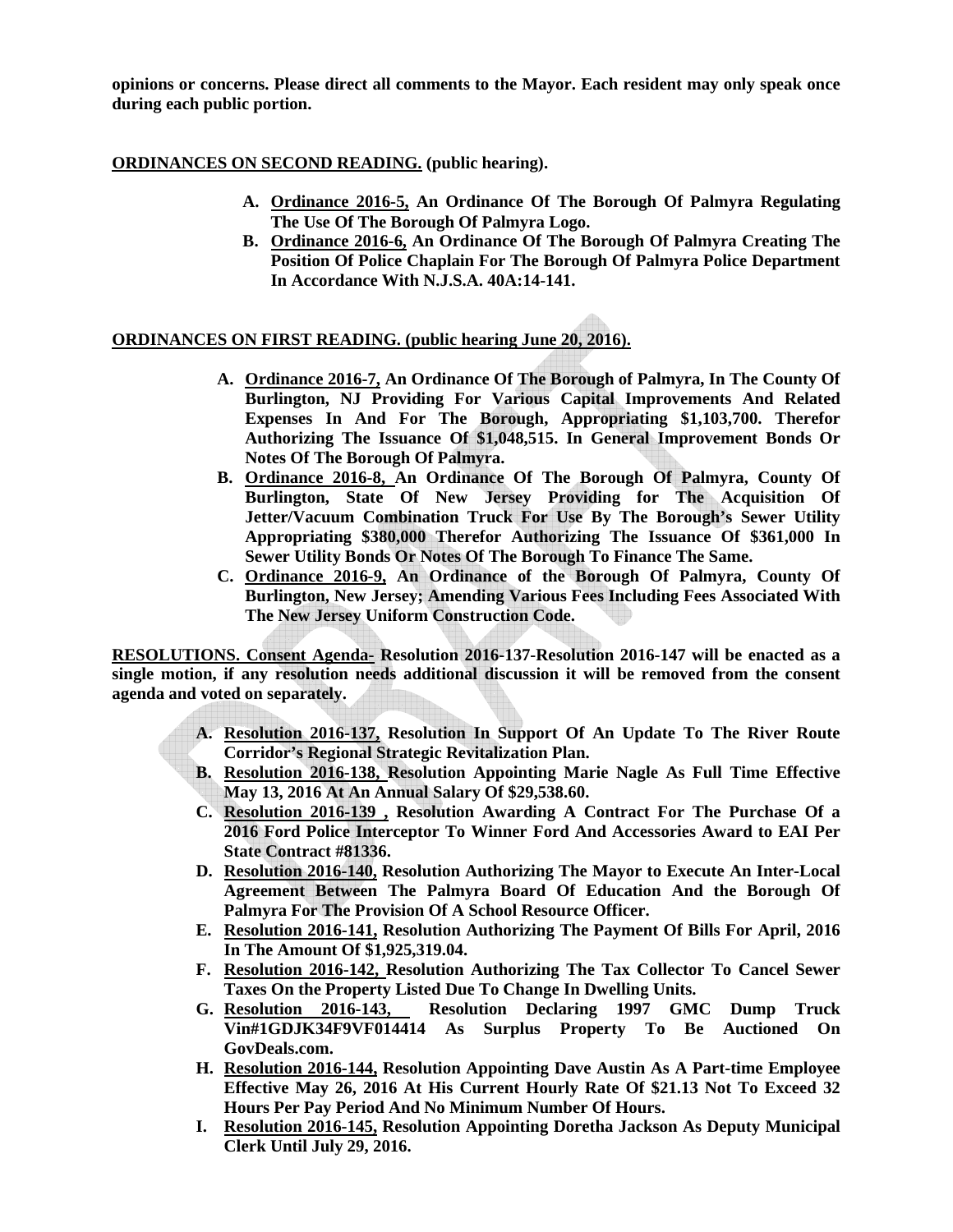- **J. Resolution 2016-146, Resolution Appointing Tracy Kilmer As Combined Housing Official and Inspector At An Annual Salary Of \$5,000. Until December 31, 2016.**
- **K. Resolution 2016-147, Resolution Appointing Ronald J. Jakubowski As Full Time Public Works Employee Pursuant To Terms And Conditions Provided In Offer Of Employment Dated May 16, 2016.**

#### **COMMUNITY SPOTLIGHT.**

**A. Tri-Boro Chamber of Commerce Resolution Signing and Curran's kick off event.** 

#### **DISCUSSION ITEMS.**

- **A. Cell phones-Mayor and Council.**
- **B. Safe Routes To School application.**
- **C. Rental and Certificate of Occupancy Ordinances and Fees.**
- **D. West 4 St. –change direction of street-Public Outreach meeting-May 26(proposed date).**
- **E. Riverbank Park.**
- **F. Personnel Matters.**
- **G. Athletic Organizations and Usage and Improvements To Legion Field/Concession Stand.**
- **H. Municipal Alliance-SRO to direct activities.**
- **I. Operating Agreements with Non-Profit Organizations.**

#### **ADMINISTRATOR REPORT.**

- **A. Tony's Barbershop.**
- **B. Community Center improvements update.**
- **C. Borough Hall front brick steps repairs.**
- **D. Playground inspections and repairs.**
- **E. Community forestry Management Plan.**
- **F. Storm Jonas and FEMA reimbursement.**
- **G.Delaware Avenue short sale/housing agreement.**
- **H.620-622 Highland Ave Redevelopment Study**
- **I. 2016 Safe Streets To Transit for Broad Street Traffic Calming grant application.**
- **J. YMCA Summer Camp.**

#### **COMMITTEE REPORTS.**

**PUBLIC COMMENT. Please sign in and state your name and address for the record. Council will give all comments appropriate consideration. Each citizen will be allotted up to five (5) minutes to speak, in order to allow everyone an opportunity to ask questions and express their opinions or concerns. Please direct all comments to the Mayor. Each resident may only speak once during each public portion.** 

#### **MAYOR AND COUNCIL COMMENTS.**